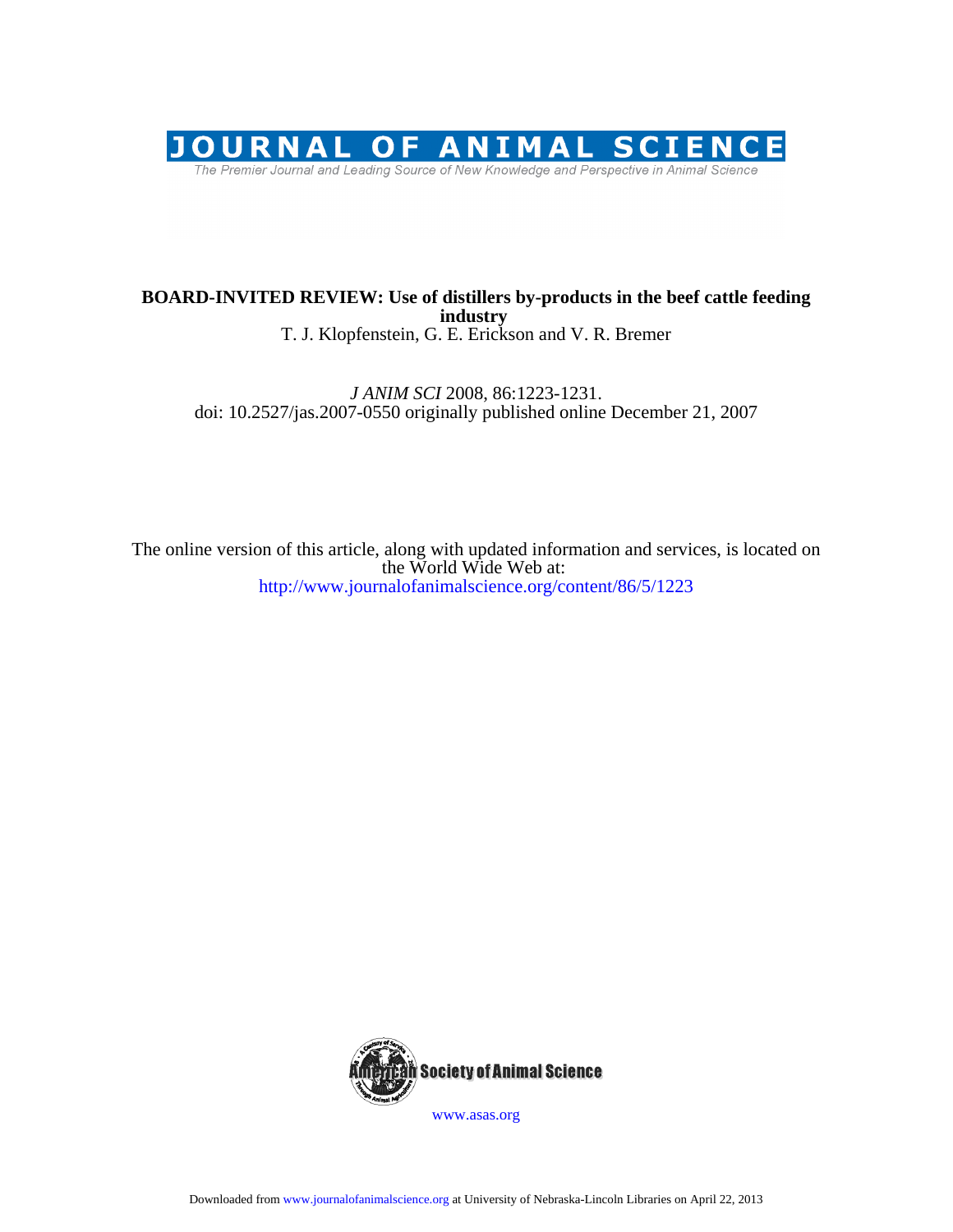# **BOARD-INVITED REVIEW: Use of distillers by-products in the beef cattle feeding industry1**

## **T. J. Klopfenstein,2 G. E. Erickson, and V. R. Bremer**

Department of Animal Science, University of Nebraska-Lincoln, 68583

**ABSTRACT:** The ethanol industry is expanding rapidly. This expansion in production of renewable energy also increases production of by-products. These byproducts, primarily distillers grains plus solubles (DGS), are utilized very efficiently by ruminants. When the starch in corn is fermented to produce ethanol, the remaining nutrients (protein, fat, fiber) are concentrated about 3-fold. Whereas DGS is an excellent protein source for ruminants, the large supply and the price relative to corn make DGS an attractive energy source as well. This is especially important with reduced availability and higher price of corn because of demand by the ethanol industry. A meta-analysis of 9 experiments, where various levels of wet DGS were fed to feedlot cattle, shows that wet DGS produced higher ADG and G:F compared with cattle fed corn-based diets without DGS. A similar analysis with dry DGS showed similar type of responses but with less apparent feeding value for dry DGS compared with wet DGS. Metabolism studies suggest the fat in DGS may be partially protected from ruminal degradation leading to greater proportion of unsaturated fatty acids at the duodenum and greater total tract fat digestibility. Both the fat and the undegradable protein in DGS appear to explain some but not all of the greater feeding value of DGS compared with corn. Lower quality roughages may be used in feedlot diets containing wet DGS because of the protein, moisture, and physical characteristics the DGS contains. The feeding value of DGS is greater than dryrolled corn or high moisture corn; however, the feeding value of DGS appears to be less when fed in finishing diets based on steam-flaked corn than in those based on dry-rolled or high-moisture corn.

**Key words:** beef cattle, by-product, distillers grain, ethanol, feedlot

©*2008 American Society of Animal Science. All rights reserved.* J. Anim. Sci. 2008. 86:1223–1231

doi:10.2527/jas.2007-0550

#### **INTRODUCTION**

Cereal grains have been fermented to produce beverage alcohol for centuries. By the late 19th century, the resulting by-product, dried distillers grains plus solubles (**DDGS**) was being used as a feedstuff (Henry, 1900). Morrison (1939) and Garrigus and Good (1942) refer to a liquid form of the by-product supplied to beef cattle as distillers slop. Individuals involved in the beverage distilling industry formed the Distillers Feed Research Council in 1945 to "expand the, then, meager knowledge available on the nutrient composition of distillers feeds, and to better understand how these feeds would be best used in a variety of livestock feeding systems". The Distillers Feed Research Council was replaced in 1997 with the Distillers Grains Technology Council (Louisville, KY). Both of these organizations have held annual conferences and the proceedings contain a wealth of information about the traditional uses of DDGS.

Stock et al. (2000) described the dry milling process where grain, mainly corn, is fermented to produce ethanol. About two-thirds of corn is starch, which is the component that is fermented to ethanol in the dry milling process. The remaining nutrients are recovered in the stillage, and water is removed to produce DDGS. Therefore, protein, fat, fiber, and P concentrations are increased 3-fold in the DDGS compared with corn. Protein increases from about 10 to 30%, fat from 4 to 12%, NDF from 12 to 36%, and P from 0.3 to 0.9% of DM.

Because of the increased concentration of protein in the DDGS compared with corn, the DDGS was used primarily as a protein source (Klopfenstein et al., 1978). Zein is the primary protein in corn and as a result in DDGS as well. McDonald (1954) showed that zein was about 40% degraded in the rumen. Little et al. (1968) confirmed high rumen escape values for zein. Aines et al. (1987) reviewed reports on rumen protein escape

<sup>&</sup>lt;sup>1</sup>A contribution of the University of Nebraska Agricultural Research Division, supported in part by funds provided through the Hatch Act.

<sup>2</sup> Corresponding author: tklopfenstein1@unl.edu

Received August 31, 2007.

Accepted December 15, 2007.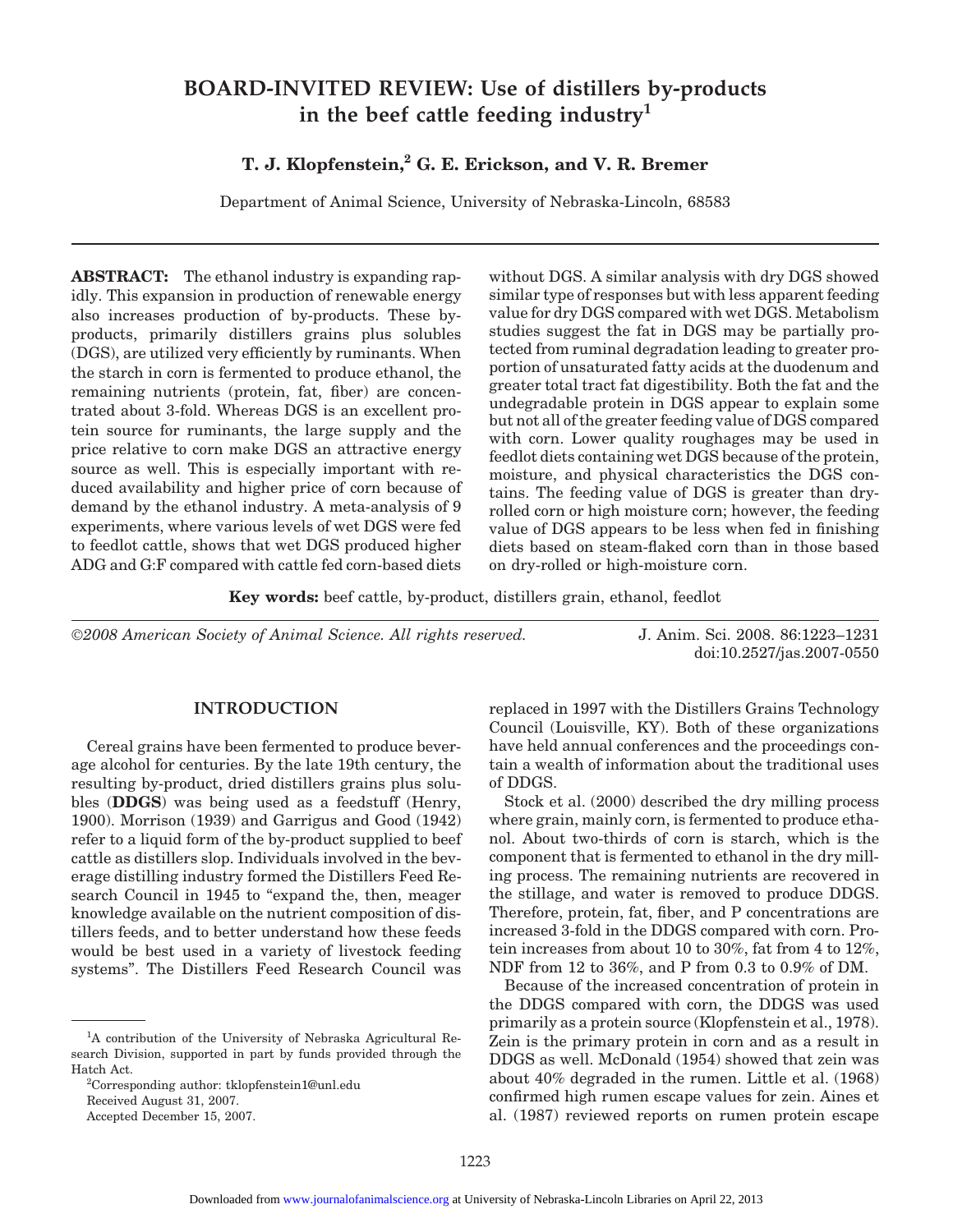**Table 1.** Calf performance when feeding different dietary inclusions of wet distillers grains plus solubles (WDGS) for protein and energy<sup>1</sup>

|                             |         | WDGS level, <sup>2</sup> $\%$ of diet DM |         |       |       | P-value |           |
|-----------------------------|---------|------------------------------------------|---------|-------|-------|---------|-----------|
| Item                        | 0       | 5.2                                      | 12.6    | 40.0  | SE    | Linear  | Quadratic |
| DMI, kg/d                   | 8.42    | 8.74                                     | 8.44    | 7.91  | 0.13  | < 0.01  | 0.21      |
| ADG, kg                     | 1.30    | 1.39                                     | 1.40    | 1.46  | 0.03  | < 0.01  | 0.13      |
| $G: F^3$                    | 0.155   | 0.158                                    | 0.164   | 0.177 | 0.003 | < 0.01  | 0.54      |
| HCW, kg                     | 324     | 333                                      | 336     | 342   | 3     | 0.01    | 0.15      |
| Fat thickness               | $1.3\,$ | 1.4                                      | $1.4\,$ | 1.4   | 0.1   | 0.21    | 0.27      |
| Marbling score <sup>4</sup> | 497     | 530                                      | 530     | 580   | 20    | 0.01    | 0.51      |

<sup>1</sup>Adapted from Larson et al. (1993).

<sup>2</sup>Wet grains: thin stillage = 1.67:1, DM basis.

3 Accounts for ethanol consumption.

 $4400 =$  Slight<sup>0</sup> and  $500 =$  Small<sup>0</sup>.

values of DDGS and found them to be variable, likely due to technique of measurement. Mean escape values for DDGS were 2.6 times soybean meal, and values for dry distillers grains without solubles (**DDG**) were 2.3 times soybean meal. Klopfenstein et al. (1978) used the slope ratio technique in growth studies to determine protein values relative to soybean meal using that technique. Aines et al. (1987) summarized several experiments showing 2.4 times the value of DDG protein compared with that from soybean meal, and DDGS had 1.8 times the value of soybean meal. DeHaan et al. (1982) found a value of 0.45 times soybean protein from distillers solubles (**DS**). One might expect that the protein in DS would be completely rumen degradable, especially when DS are produced by centrifugation that would remove most grain particles. However, much of the protein in DS is yeast cells that have been heated during distillation and concentration. Bruning and Yokoyama (1988) showed that heat denatured yeast rendering them resistant to lyses and microbial degradation. Herold (1999) showed only 20% protein degradation in the rumen of DS, which contained mostly yeast cells, from the wet milling industry. Therefore, some escape of protein in DS should be expected.

In addition to protein, NDF is concentrated in distillers grains plus solubles (**DGS**) compared with corn and composes most of the carbohydrate in DGS. Quicke et al. (1959) found high in vitro digestion of cellulose in corn fiber. DeHaan et al. (1983) demonstrated that corn bran (corn grain pericarp) is primarily NDF (69%) and that the NDF has a high extent (87%) and rate (6.2%/ h) of digestion. Sayer (2004) reported similar extents of corn bran NDF digestion (79 to 84%) in situ in fistulated cattle fed finishing diets. Rates of digestion of NDF in these finishing diets were less  $(1.7 \text{ to } 2.1\%)$  than those reported by DeHaan et al. (1983), likely due to relatively low ruminal pH in the finishing diets.

During the 1990s, production of ethanol for fuel increased. In the past few years, there has been an exponential increase in fuel ethanol production, and the growth is expected to continue. The CAST (2006) projects up to 20 billion gallons of ethanol per year may be

|  | <b>Table 2.</b> Cattle performance when feeding different dietary inclusions of wet distillers grains plus solubles (WDGS) |  |  |  |  |  |  |
|--|----------------------------------------------------------------------------------------------------------------------------|--|--|--|--|--|--|
|  | to finishing yearling steers <sup>1</sup>                                                                                  |  |  |  |  |  |  |

|                             |            | $WDGS$ inclusion <sup>2</sup> |          |        |        |        |            |                | $P$ -value             |                    |  |
|-----------------------------|------------|-------------------------------|----------|--------|--------|--------|------------|----------------|------------------------|--------------------|--|
| Item                        | <b>CON</b> | 10WDGS                        | 20WDGS   | 30WDGS | 40WDGS | 50WDGS | <b>SEM</b> | $\rm Linear^3$ | Quadratic <sup>4</sup> | Cubic <sup>5</sup> |  |
| DMI, kg/d                   | 10.9       | 11.2                          | 11.4     | 11.8   | 11.1   | 10.6   | 0.14       | 0.09           | < 0.01                 | 0.81               |  |
| ADG, kg                     | $1.66\,$   | 1.85                          | 1.87     | 1.96   | 1.94   | 1.78   | 0.04       | 0.01           | < 0.01                 | 0.45               |  |
| $G: F^6$                    | 0.153      | 0.165                         | 0.164    | 0.173  | 0.176  | 0.169  | 0.002      | < 0.01         | < 0.01                 | 0.43               |  |
| Feeding value, $\%$         | 100        | 178                           | $^{138}$ | 144    | 137    | 121    |            | 0.81           | < 0.01                 | < 0.01             |  |
| HCW, kg                     | 353        | 364                           | 367      | 376    | 375    | 362    | 3.7        | < 0.01         | < 0.01                 | 0.18               |  |
| 12th-rib fat, cm            | 1.14       | 1.37                          | 1.24     | 1.32   | 1.17   | 1.27   | 0.08       | 0.80           | 0.08                   | 0.01               |  |
| LM area, $cm2$              | 79.7       | 82.4                          | 82.7     | 80.7   | 79.9   | 79.7   | $1.2\,$    | 0.36           | 0.09                   | 0.13               |  |
| Marbling score <sup>8</sup> | 515        | 538                           | 520      | 523    | 501    | 505    | 11.6       | 0.11           | 0.29                   | 0.22               |  |

<sup>1</sup>Adapted from Vander Pol et al. (2006b).

 $^2$ Dietary treatment levels (DM basis) of WDGS:  $CON = 0\%$  WDGS,  $10WDGS = 10\%$  WDGS,  $20WDGS = 20\%$  WDGS,  $30WDGS = 30\%$  WDGS,  $40WDGS = 40\% WDGS$ , and  $50WDGS = 50\% WDGS$ .

<sup>3</sup>Contrast for the linear effect of treatment.

4 Contrast for the quadratic effect of treatment.

5 Contrast for the cubic effect of treatment.

6 Calculated as total gain over total dry matter intake.

7 Calculated from G:F relative to control, divided by WDGS inclusion.

 $8400 =$  Slight<sup>0</sup>, 500 = Small<sup>0</sup>.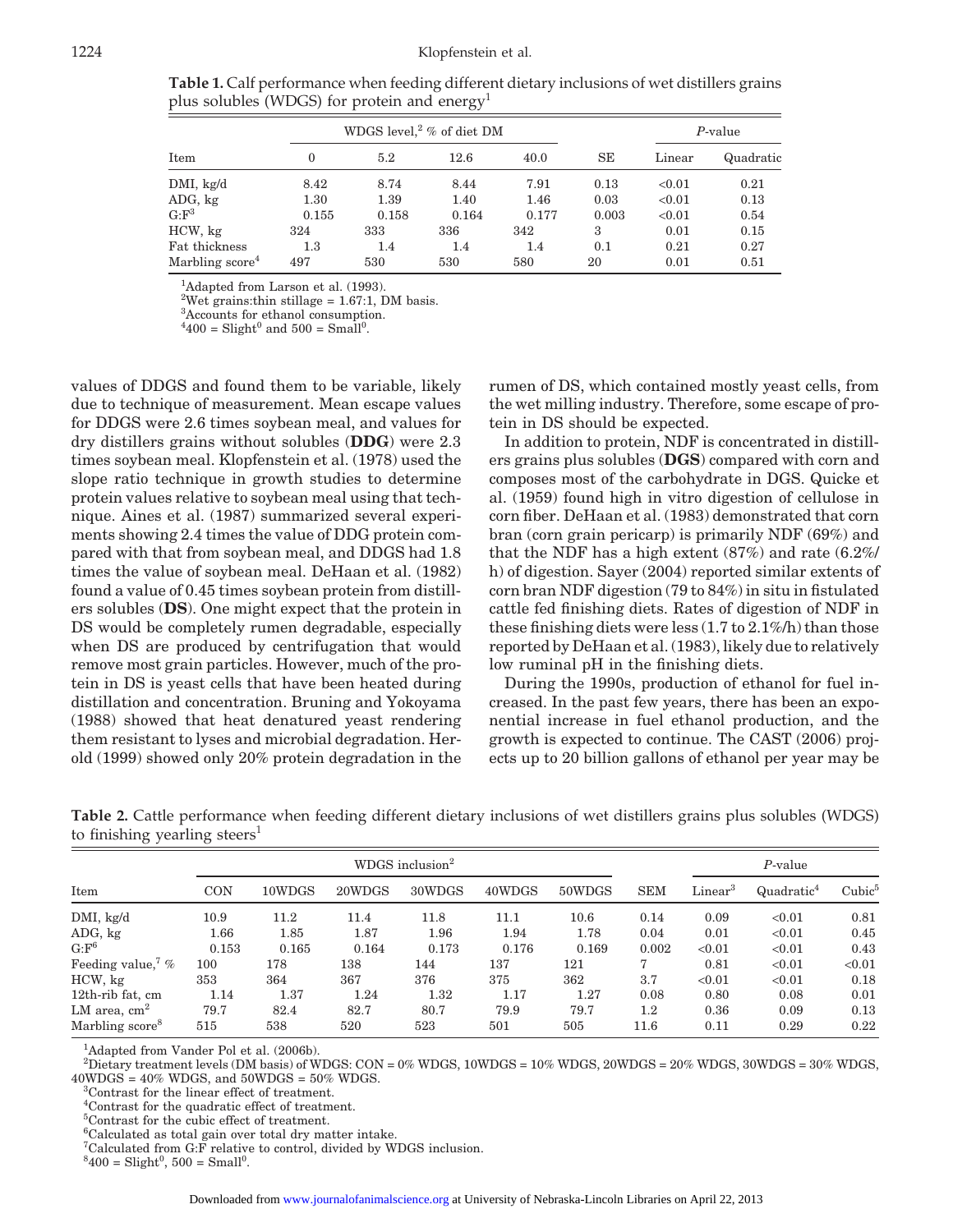**Table 3.** Wet distillers grains plus solubles (WDGS) meta-analysis predicted values<sup>1</sup>

|                                 |          | WDGS level, % of diet DM | $P$ -value |       |       |       |        |           |
|---------------------------------|----------|--------------------------|------------|-------|-------|-------|--------|-----------|
| Item                            | $\theta$ | 10                       | 20         | 30    | 40    | 50    | Linear | Quadratic |
| DMI, kg/d                       | 10.12    | 10.31                    | 10.33      | 10.20 | 9.90  | 9.44  | 0.01   | 0.01      |
| ADG, kg                         | 1.57     | 1.68                     | 1.74       | 1.76  | 1.73  | 1.66  | < 0.01 | < 0.01    |
| G: F                            | 0.155    | 0.162                    | 0.168      | 0.172 | 0.174 | 0.175 | < 0.01 | 0.09      |
| Feeding value, <sup>2</sup> $%$ | 100      | 145                      | 142        | 137   | 131   | 126   |        |           |
| Fat thickness, cm               | 1.24     | 1.32                     | 1.37       | 1.37  | 1.32  | 1.24  | < 0.01 | 0.04      |
| Yield grade                     | 2.85     | 2.95                     | 3.02       | 3.04  | 3.01  | 2.94  | < 0.01 | 0.06      |
| Marbling score <sup>3</sup>     | 518      | 528                      | 533        | 532   | 526   | 514   | 0.05   | 0.05      |

<sup>1</sup>Data set included treatment means from Buckner et al. (2007), Corrigan et al. (2007), Al-Suwaiegh et al. (2002), Ham et al. (1994), Larson et al. (1993), Luebbe et al. (2007), Vander Pol et al. (2006b), and Vander Pol et al. (2006a).

 $2$ Value relative to corn, calculated by difference of G:F divided by by-product inclusion.  $3500 = Small^0.$ 

produced. That would result in nearly 70 million tons of DGS. The increase in production of DGS in wet or dry form stimulated our interest in use of DGS as an energy source. Considering using a protein source as a feed energy source was a major paradigm shift.

#### **WET DISTILLERS GRAINS PLUS SOLUBLES**

Perhaps the first study designed to include DGS as an energy source was conducted by Farlin (1981). Farlin fed wet distillers grains without solubles (**WDG**) replacing 25, 50, and 75% of the corn in a finishing diet. Even though the perceived energy nutrient (starch) in corn had been removed, the resulting by-product (WDG) actually had more energy per kilogram of DM than the corn it replaced. Firkins et al. (1985) and Trenkle (1996, 1997) found similar results with wet distillers grains plus solubles (**WDGS**).

Larson et al. (1993) conducted a series of experiments designed to evaluate WDGS fed as a protein source or as an energy source. The hypothesis was that locating an ethanol plant adjacent to a feedlot would allow feeding of the product wet, eliminating the necessity of drying the by-product. The WDGS was fed at 5.2 and 12.6% of diet DM to supply MP or CP needs. The 40% level in the diet (DM basis) supplied protein and replaced corn in the diet as an energy source. At the 40% level, feed efficiency of the diet was increased 14% compared with the corn control (Table 1). Assuming the entire increase in efficiency was due to the WDGS, the WDGS had 35% greater feeding value than corn.

Vander Pol et al. (2006b) fed 0, 10, 20, 30, 40, and 50% WDGS replacing corn. They found quadratic responses to ADG and G:F and a cubic response in feeding value to WDGS level (Table 2). Feed efficiency at all levels of WDGS was greater than the corn control diet.

Nine experiments conducted in the same feedlot under relatively similar conditions were used for a metaanalysis. Levels of WDGS replacing dry-rolled corn (**DRC**), high-moisture corn (**HMC**), or a DRC and HMC combination ranged from 5.2 to 50%. Most common levels were 30 or 40%, and there was only 1 comparison

at 50%. Experiments had 10 (individually fed) to 50 steers per treatment, most above 40 steers per treatment. The 9 experiments included 34 treatment means representing 1,257 steers.

There were quadratic responses to ADG and DMI (Table 3) with ADG and DMI being maximized at about 30% WDGS. The G:F of the diet was maximized at 30 to 50% of diet, and the relationship tended to be quadratic  $(P < 0.09)$ . Feeding values calculated from G:F values showed decreasing feeding values as level of WDGS in the diet increased. The G:F values did not decrease for the diets at the high inclusion levels, but because of accounting for inclusion level in the diet, feeding values decreased with inclusion level. Because cattle gained more rapidly when fed WDGS compared with corn, they were fatter with equal days on feed. Consistent with the quadratic increase in rib fat was a quadratic increase in quality grade. Roeber et al. (2005) and Jenschke et al. (2007) showed that feeding DDGS and WDGS had no significant impact on palatability of the meat.

#### **DRY DISTILLERS GRAINS PLUS SOLUBLES**

Drying of DG is expensive because of the cost of fuel and the capital investment in equipment. Fuel ethanol

**Table 4.** Effect of wet or dry distillers by-products on finishing cattle performance<sup>1</sup>

|                                                                                |                        |                        |                        | Distillers by-product and ADIN level <sup>2</sup> |                        |                       |
|--------------------------------------------------------------------------------|------------------------|------------------------|------------------------|---------------------------------------------------|------------------------|-----------------------|
|                                                                                |                        |                        |                        | <b>DDGS</b>                                       |                        |                       |
| Item                                                                           | Control                | WDB                    | Low                    | Medium                                            | High                   | SEM                   |
| $\rm{ADG},^{3,4}$ kg<br>DMI <sub>2</sub> <sup>5,6</sup> kg/d<br>$G: F^{3,4,6}$ | 1.46<br>10.99<br>0.133 | 1.69<br>10.68<br>0.158 | 1.66<br>11.48<br>0.144 | 1.68<br>11.36<br>0.148                            | 1.71<br>11.73<br>0.145 | 0.12<br>0.55<br>0.004 |

<sup>1</sup>Adapted from Ham et al. (1994).

 ${}^{2}$ DD $\overline{GS}$  = dried distillers grains plus solubles and WDB = wet distillers by-products.

<sup>3</sup>Control vs. WDB ( $P < 0.05$ ).

<sup>4</sup>Control vs. the average of the DDGS composites  $(P < 0.05)$ .

<sup>5</sup>Conrol vs. the average of the DDGS composites  $(P < 0.10)$ .

<sup>6</sup>WDB vs. the average of the DDGS composites  $(P < 0.05)$ .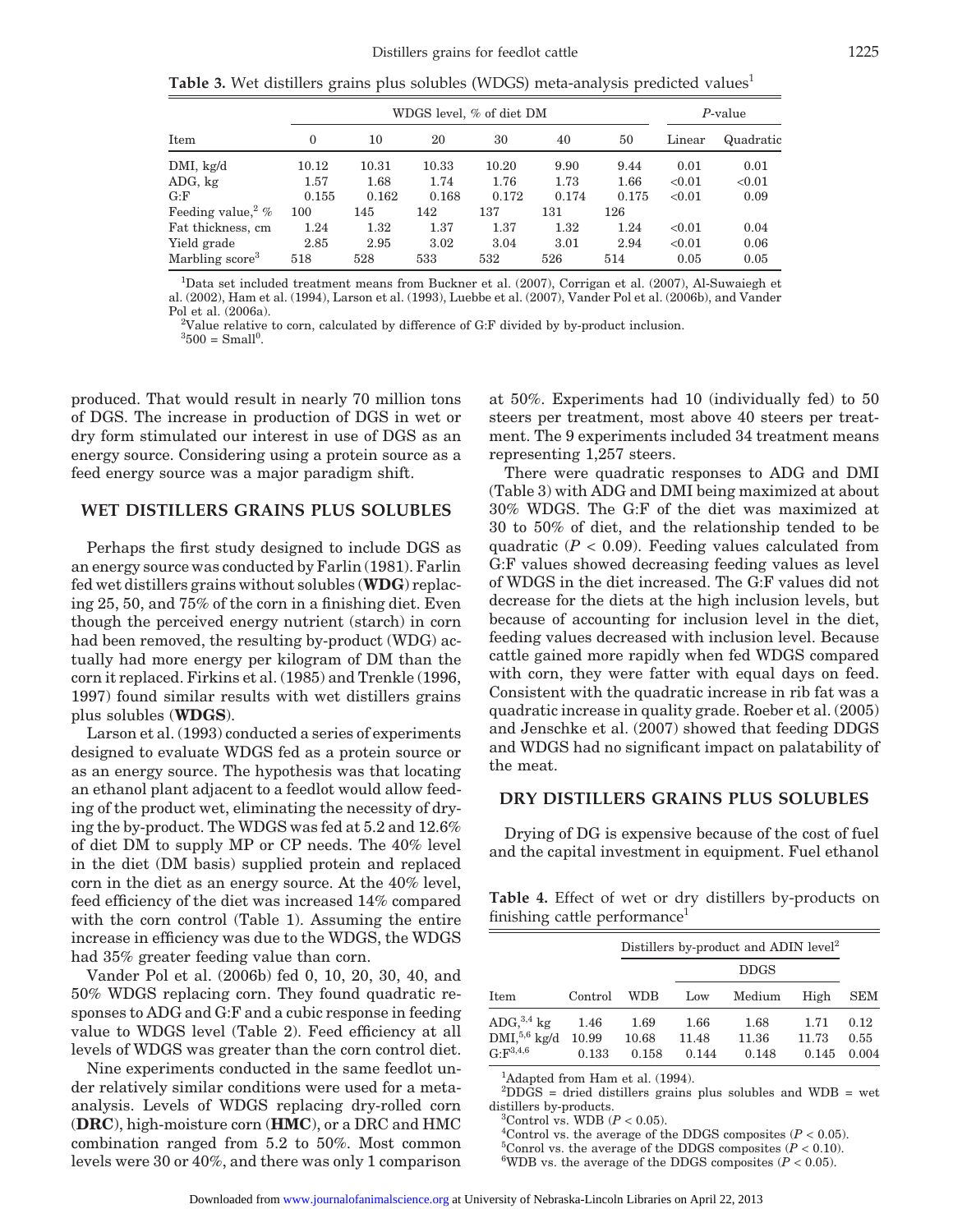**Table 5.** Cattle performance when feeding increasing levels of dried distillers grains plus solubles (DDGS) to finishing steers<sup>1,2</sup>

|                             |       |        |        |        |        |            |                     | $P$ -value             |
|-----------------------------|-------|--------|--------|--------|--------|------------|---------------------|------------------------|
| Item                        | 0DDGS | 10DDGS | 20DDGS | 30DDGS | 40DDGS | <b>SEM</b> | Linear <sup>3</sup> | Quadratic <sup>4</sup> |
| DMI, kg/d                   | 9.25  | 9.47   | 9.52   | 9.71   | 9.47   | 0.17       | 0.23                | 0.30                   |
| ADG, kg                     | 1.50  | 1.61   | 1.68   | 1.62   | 1.59   | 0.05       | 0.26                | 0.05                   |
| $G: F^5$                    | 0.162 | 0.171  | 0.177  | 0.168  | 0.168  | 0.005      | 0.61                | 0.14                   |
| Feeding value <sup>6</sup>  | 100   | 156    | 146    | 112    | 109    |            |                     |                        |
| HCW, kg                     | 351   | 362    | 370    | 364    | 359    | 5.62       | 0.32                | 0.04                   |
| 12th-rib fat, cm            | 1.42  | 1.37   | 1.50   | 1.40   | 1.47   | 0.08       | 0.48                | 0.99                   |
| LM area, $\rm cm^2$         | 80.0  | 80.6   | 82.6   | 81.3   | 81.3   | 1.29       | 0.42                | 0.37                   |
| Marbling score <sup>7</sup> | 533   | 537    | 559    | 527    | 525    | 12.7       | 0.50                | 0.18                   |

<sup>1</sup>Adapted from Buckner et al. (2007).

 $^20\rm{DDGS}$  = 0% DDGS, 10DDGS = 10% DDGS, 20DDGS = 20% DDGS, 30DDGS = 30% DDGS, and 40DDGS = 40% DDGS. <sup>3</sup>

Contrast for the linear effect of treatment.

4 Contrast for the quadratic effect of treatment.

5 Calculated as total gain over total dry matter intake.

<sup>6</sup>Value relative to corn, calculated by difference of G:F divided by by-product inclusion.

 $^7400 =$  Slight<sup>0</sup>, 500 = Small<sup>0</sup>.

is an energy source designed to replace fossil fuel (CAST, 2006). Use of fossil fuel for drying is counterproductive. Although many feedlot cattle are located in proximity to dry milling plants, many are too far from plants to allow transportation of WDGS to feedlots. In those cases, it may be logical and economical to dry DGS to facilitate transportation.

Ham et al. (1994) compared feeding values of DDGS to WDGS in feedlot diets. The DGS were included at 40% of diet DM replacing corn. The WDGS were produced in a separate plant from the DDGS. The DDGS were from 11 sources and were combined into composites based on ADIN content. Cattle fed both WDGS and DDGS were more efficient than the control, corn-fed cattle (Table 4). Cattle fed WDGS were more efficient than cattle fed DDGS. Amount of ADIN did not affect G:F. The WDGS contained 47% greater feeding value than corn, and DDGS contained 24% greater value.

Buckner et al. (2007) conducted a feedlot study comparing 10, 20, 30, and 40% levels of DDGS to a corn control. A trend for a quadratic response was observed for G:F (Table 5). The quadratic response in G:F was similar to that found for WDGS by Vander Pol et al. (2006b), but the G:F response was somewhat less and optimal inclusion was 20% of diet DM. These data were combined with 4 other experiments in a meta-analysis. The meta-analysis showed a quadratic response in ADG and a cubic response in G:F as level of DDGS in the diet increased from 0 to 40% (Table 6). Maximum ADG was between 20 to 30% DDGS and maximum G:F was between 10 to 20% DDGS. Compared with the metaanalysis for WDGS, the inclusion levels for maximum response were lower for DDGS for both ADG and G:F. In addition, the feeding value declined from the 20% inclusion level (123%) to the 40% inclusion level (100%). In contrast, the feeding value of WDGS at the 20% inclusion was 142 and declined only to 131% at the 40% inclusion level. There appears to be a biological

interaction between DDGS and WDGS in feeding values at different levels of inclusion. At 20% level of inclusion, the 2 types of DG differed in feeding values by 19 percentage units but differed by about 31 percentage units at 40% of dietary inclusion. This is an observation and not an interaction in a strict statistical sense. The explanation for this interaction and the explanation for a drying effect are not apparent.

Protein, fat, and P are increased approximately 3 fold from corn to DGS. When fed as an energy source (above 15 to 20% of diet DM), protein and P are overfed. In addition, sulfuric acid is used for pH control and cleaning resulting in S levels of 0.6 to 1.0% or greater in DGS. Excess protein used for energy is deaminated and subsequent urea is excreted. Huntington and Archibeque (2000) suggest 1 to 4 mol of ATP is needed to synthesize 1 mol of urea and the change in ME use is difficult to detect (i.e., very small). There is no apparent evidence that high levels of P are detrimental to feedlot cattle as long as sufficient Ca is supplemented. Elevated levels of dietary S are problematic (Lonergan et al., 2001). Although S is required by ruminal microorganisms, high levels may cause polioencephalomalacia, reduce DMI and ADG, and reduce liver Cu stores. Declining DMI at DGS inclusion levels above 30 to 40% may be partially explained by S, lipid, or both in the DGS.

#### **METABOLISM AND DIGESTION OF DISTILLERS GRAINS**

It is a paradox that both WDGS and DDGS appear to have greater feeding values than corn and yet are less digestible because of the NDF in the DGS. Lodge et al. (1997b) attempted to determine the reason for this apparent paradox. They developed a composite DG with composition as similar as possible to the DDGS. Ingredients in the composite were wet corn gluten feed (corn bran and steep liquor), corn gluten meal, and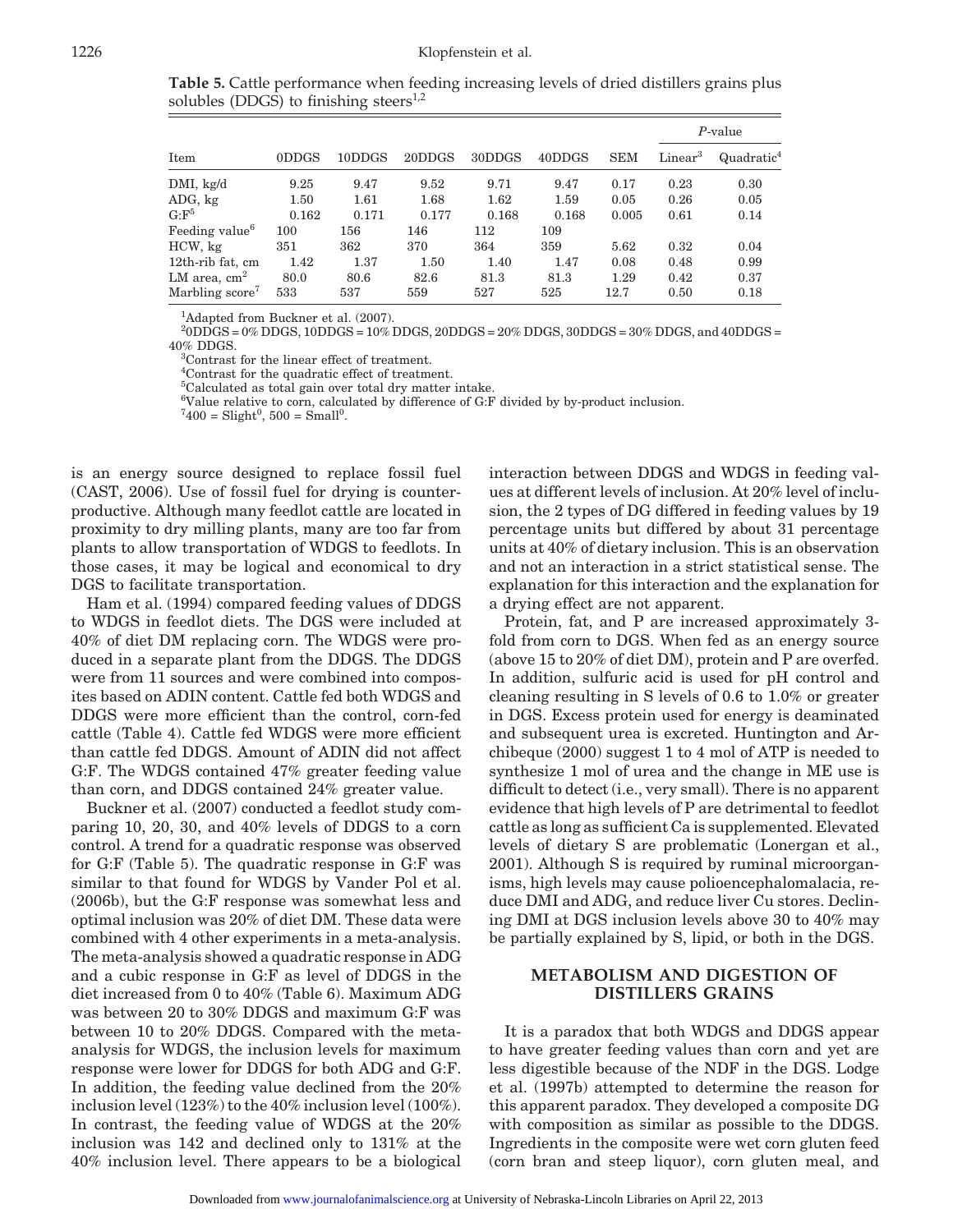**Table 6.** Dried distillers grains plus solubles (DDGS) meta-analysis predicted values<sup>1</sup>

|                               |          |       | DDGS level, % of diet DM | P-value |       |        |           |        |
|-------------------------------|----------|-------|--------------------------|---------|-------|--------|-----------|--------|
| Item                          | $\Omega$ | 10    | 20                       | 30      | 40    | Linear | Quadratic | Cubic  |
| DMI, kg/d                     | 10.17    | 10.40 | 10.53                    | 10.56   | 10.49 | 0.01   | 0.08      | 0.68   |
| ADG, kg                       | 1.56     | 1.65  | 1.69                     | 1.70    | 1.66  | < 0.01 | < 0.01    | 0.54   |
| G: F                          | 0.152    | 0.160 | 0.159                    | 0.155   | 0.152 | 0.07   | 0.02      | < 0.01 |
| Feeding value, <sup>2</sup> % | 100      | 153   | 123                      | 107     | 100   |        |           |        |
| Yield grade                   | 2.87     | 2.91  | 2.94                     | 2.98    | 3.01  | 0.04   | 0.51      | 0.90   |
| Marbling score <sup>3</sup>   | 540      | 535   | 529                      | 524     | 518   | 0.07   | 0.13      | 0.79   |

<sup>1</sup>Data set included treatment mean observations from Buckner et al. (2007), Bremer et al. (2005), Benson

et al. (2005), Ham et al. (1994), and May et al. (2007a). <sup>2</sup> <sup>2</sup>Value relative to corn, calculated by difference of G:F, divided by by-product inclusion.

 ${}^{3}500 = Small^{0}.$ 

tallow. The feeding value of the composite when fed at 40% of diet DM was 124% of the corn it replaced (Table 7). This feeding value is comparable with the metaanalysis of WDGS described previously. When either corn gluten meal or tallow were removed, G:F decreased numerically a similar amount, indicating the escape protein in the corn gluten meal and the tallow were equally responsible for the high feeding value of the composite. It is unlikely, but possible, that the corn gluten meal met a metabolizable protein deficiency. The response is more likely from the greater energetic efficiency of undegradable intake protein compared with degraded protein or carbohydrates. The undegradable intake protein does not undergo any fermentation losses. The higher energy value of lipid for ruminants (Zinn, 1989) certainly explains the response to tallow. Larson et al. (1993) estimated that the undegraded protein and fat in WDGS would increase the feeding value by about 20% compared with corn. This is less than the value of 30% in the meta-analysis and does not account for lower digestibility of NDF in WDGS compared with starch in corn. Therefore, the paradox remains unexplained.

Metabolism of the lipid in DG is important from an energetic as well as a meat composition standpoint. Vander Pol et al. (2007) conducted a feedlot study and a metabolism study to elucidate the role of lipid in the DGS. Five percent corn oil added to the control, cornbased diet reduced G:F by 10%. Conversely, adding a similar amount of lipid from WDGS increased G:F by 8%. Fat added as corn oil was 70% digested, whereas fat added in WDGS was 81% digested. Fatty acid profiles were measured in duodenal contents (Table 8). Unsaturated fatty acids were higher (30.9% of total fat) in duodenal contents of steers fed WDGS than steers fed similar amounts of corn oil (10.8% of total fat). This suggests that some of the oil in WDGS was protected from rumen hydrolysis/hydrogenation. Plascencia et al. (2003) showed that fat digestion is decreased with hydrogenation. Therefore, these data (Vander Pol et al., 2007) are consistent by showing reduced hydrogenation and increased digestibility of the lipid in WDGS compared with free corn oil. Metabolism data are also consistent with the feeding study in which the lipid resulted in a positive animal response in WDGS, whereas oil gave a negative animal response. This negative influence could be due to influence on rumen fermentation or fat digestion. Plascencia et al. (2003) reported that intestinal fatty acid digestion decreased with level of total fatty acid intake, regardless of saturation. This response might suggest that the declining feed value of DGS as inclusion levels in the diet increase are at least partially due to declining fatty acid digestion. The negative effect of fat on rumen fermentation has been demonstrated (Zinn et al., 2000) and may be additive to the decreased digestion of fat.

#### **ROUGHAGE LEVELS AND SOURCES**

Starch has been removed in the production of ethanol so when DGS is included in the diet, especially at levels above 20% of DM, the amount of starch in the diet is

**Table 7.** Effect of wet grains composite on finishing steer performance<sup>1</sup>

|                              |                                           |                                    | Treatment <sup>2</sup>                   |                                           |                                     |                       |
|------------------------------|-------------------------------------------|------------------------------------|------------------------------------------|-------------------------------------------|-------------------------------------|-----------------------|
| Item                         | $_{\mathrm{DRC}}$                         | <b>WCGF</b>                        | COMP <sub>2</sub>                        | $-FAT$                                    | $-CGM$                              | <b>SEM</b>            |
| DMI, kg/d<br>ADG, kg<br>G: F | $9.75^{\rm a}$<br>$1.33\,$<br>$0.136^{a}$ | $9.48^{ab}$<br>1.30<br>$0.136^{a}$ | $9.05^{b}$<br>1.35<br>0.149 <sup>b</sup> | 9.08 <sup>b</sup><br>1.32<br>$0.146^{ab}$ | $9.43^{ab}$<br>1.33<br>$0.146^{ab}$ | 0.54<br>0.13<br>0.023 |

a,b<sub>Means</sub> within a row with unlike superscripts differ  $(P < 0.10)$ .

<sup>1</sup>Adapted from Lodge et al. (1997b).

 $^{2}\text{DR}\r \tilde{C} = \text{dry-rolled corn};$   $\text{WCGF} = \text{wet corn gluten feed};$   $\text{COMP2} = \text{wet corn gluten feed},$   $\text{corn gluten meal},$ and tallow; −FAT = composite minus tallow; −CGM = composite minus corn gluten meal.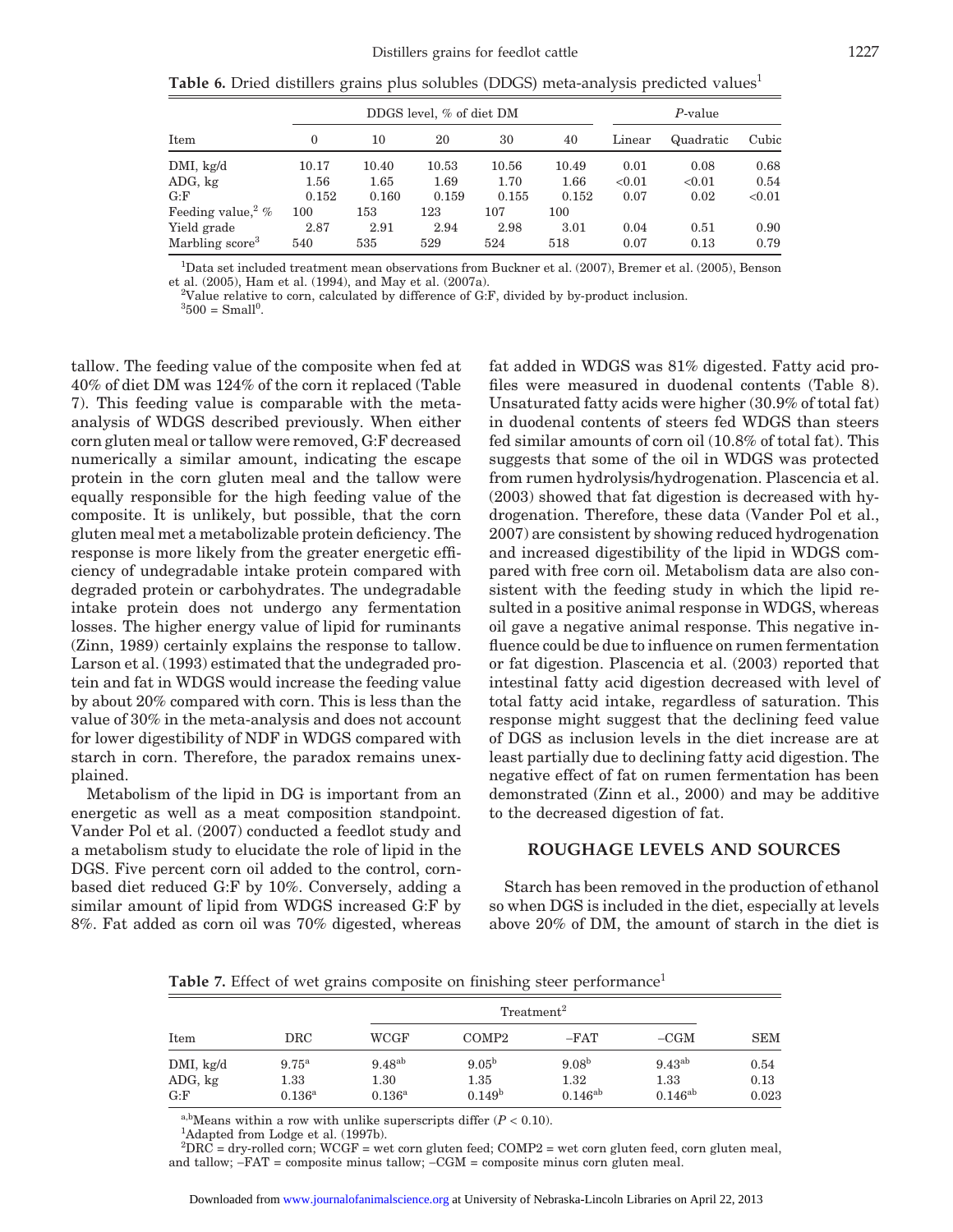**Table 8.** Fatty acid profiles of duodenal fat content of steers fed wet distillers grains plus solubles (WDGS) or supplemental corn oil<sup>1</sup>

|                         | Treatment <sup>3</sup> |      |             |  |  |  |
|-------------------------|------------------------|------|-------------|--|--|--|
| Item <sup>2</sup>       | WDGS                   | CON  | $CON + OIL$ |  |  |  |
| 16 and 18 C unsaturated | 30.9                   | 20.1 | 18.4        |  |  |  |
| 14 to 18 C saturated    | 64.0                   | 71.7 | 75.3        |  |  |  |
| Other                   | 5.1                    | 8.2  | 6.3         |  |  |  |
| Unsaturated:saturated   | 0.48                   | 0.28 | 0.24        |  |  |  |

<sup>1</sup>Adapted from Vander Pol et al. (2007).

 ${}^{2}$ Expressed as a proportion of the fat reaching the duodenum.

3 CON = average of control diet and composite diet, and CON + OIL = average of control + corn oil diet and composite + corn oil diet.

decreased, whereas fiber, protein, and fat are increased. This suggests that subacute acidosis should be reduced and roughage (forage) content of the diet could be reduced when DGS is included in diets above 20% of DM. Acidosis control (Krehbiel et al., 1995) and reduced roughage needs (Farran et al., 2006) have been demonstrated with wet corn gluten feed, which has a similar amount of corn fiber to that in DGS. In addition to supplying NDF and reducing starch in the diet, WDGS adds moisture and protein to the diet. The moisture and physical characteristics (stickiness) aid markedly in palatability and reduce separation and sorting of less palatable ingredients. The protein in WDGS reduces the need for (value of) protein in the roughage. Therefore, less expensive, lower digestibility forages may be acceptable in diets with reasonably high levels of WDGS.

A feedlot study tested the response to roughage level and source in diets containing 30% WDGS (Benton et al., 2007). Alfalfa was used as the "gold standard" roughage and was fed at 4 and 8% of diet DM. Cornstalks were evaluated at amounts of NDF similar to the alfalfa (3 and 6 % of diet DM). Corn silage was included as the third roughage source theorizing that corn silage could be harvested and stored less expensively as silage compared with harvest of corn and cornstalks separately, yet provide both components. The silage was also included on an equal NDF basis at 6 and 12% of diet DM. An all-concentrate diet (no roughage) was included as a control. There was a 1 to 1.5 kg/ d increase in DMI due to roughage inclusion, whereas ADG increased 0.09 to 0.22 kg/d (Table 9). These increases in DMI and ADG are typical of those observed in studies evaluating roughage levels in diets without WDGS (Shain et al., 1999). These data suggest WDGS did not supply roughage even though it supplied NDF. However, cornstalks were as effective as alfalfa and corn silage in diets containing WDGS in providing roughage in terms of response in DMI, ADG, and G:F. This is contrary to Shain et al. (1999) where wheat straw fed on an equal NDF basis to alfalfa in dry-rolled corn diets was not as efficiently utilized as alfalfa. This suggests the moisture and protein in WDGS do in fact supply characteristics to the diet that allow utilization of low-quality roughages.

#### **GRAIN PROCESSING**

All of the data discussed have evaluated DGS in feedlot diets based on DRC or HMC. Vasconcelos and Galyean (2007) put together a very insightful survey of feedlot nutritionists. They reported that 65.5% of nutritionists surveyed stated that steam flaking was the most common method of corn processing. This does not mean that 65% of the corn fed to feedlot cattle is steam-flaked corn (**SFC**), only that 65% of the nutritionists in their survey responded accordingly. Their publication was not designed to quantify the amount of SFC fed in feedlots. The total amount of SFC may be greater than or less than 65%. Regardless, SFC represents a large proportion of grain fed to feedlot cattle, especially in the Southern High Plains. Ethanol plants have been and are being built in corn belt states where feeding DRC and HMC are more common.

Vander Pol et al. (2006a) fed DRC, SFC, and HMC with 30% WDGS to finishing cattle. From the metaanalysis, this 30% inclusion level with DRC or HMC would be optimal for rate and efficiency of gain. Although not statistically significant, the G:F for HMC was 4% greater than that for DRC (Table 10). With each corn at 61% of diet DM, the HMC calculates to have 6.5% greater feeding value than DRC, which is consistent with data when these corns are fed with wet corn gluten feed (Macken et al., 2006). Macken et al. (2006) suggested that SFC has 10 to 15% greater feeding value than DRC, with the greater values observed when fed with wet corn gluten feed. However, Vander Pol et al. (2006a) found similar G:F for SFC- and DRC-

**Table 9.** Finishing performance of cattle fed diets containing wet distillers grains plus solubles with 3 types of roughage at low or normal NDF levels $1/2$ 

| Item      | <b>CON</b>        | LALF           | LCSIL               | <b>LCSTK</b>      | <b>NALF</b>       | <b>NCSIL</b>   | <b>NCSTK</b>      | SE    |
|-----------|-------------------|----------------|---------------------|-------------------|-------------------|----------------|-------------------|-------|
| DMI, kg/d | 10.1 <sup>a</sup> | $11.1^{\rm b}$ | 11.0 <sup>b</sup>   | $11.3$ bc         | 11.7 <sup>c</sup> | $11.5^{\circ}$ | $11.6^\circ$      | 0.2   |
| ADG, kg   | 1.96 <sup>a</sup> | $2.06^{ab}$    | $2.05^{\mathrm{a}}$ | 2.17 <sup>c</sup> | $2.16^{bc}$       | $2.15^{bc}$    | 2.18 <sup>c</sup> | 0.05  |
| G: F      | 0.195             | 0.186          | 0.186               | 0.192             | 0.185             | 0.188          | 0.188             | 0.003 |

<sup>a-c</sup>Means within a row with unlike superscripts differ  $(P < 0.05)$ .

<sup>1</sup>Adapted from Benton et al. (2007).

 $2\text{CON} = \text{Control}, \text{LALF} = \text{low} \text{ alfalfa hay } (4\%), \text{LCSIL} = \text{low} \text{ corn } \text{silage } (6\%), \text{LCSTK} = \text{low} \text{ corn } \text{stalks}$  $(3\%)$ , NALF = normal alfalfa hay  $(8\%)$ , NCSIL = normal corn silage  $(12\%)$ , and NCSTK = normal corn stalks (6%).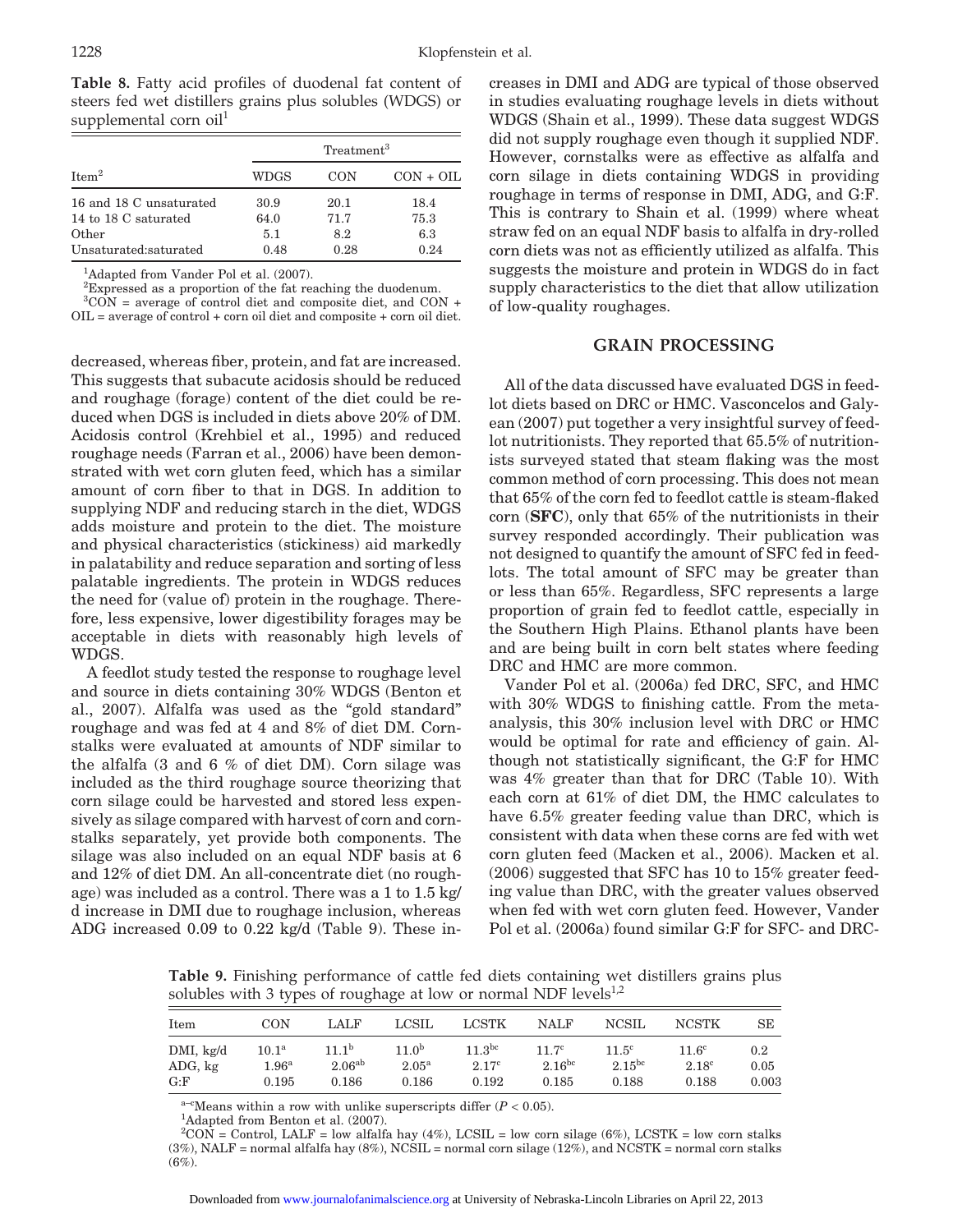# **Gain:Feed**



**Figure 1.** Efficiency of gain of finishing steers fed differing levels of WDGS (wet distillers grains plus solubles) with dry rolled corn (DRC), high moisture corn (HMC), or steam flaked corn (SFC). Adapted from Corrigan et al. (2007).

fed cattle when 30% WDGS was included in the diet, and ADG was significantly decreased for cattle fed SFC compared with DRC or HMC. Drouillard et al. (2005) also obtained less response to the combination of WDGS and SFC than expected and suggested the optimal level of WDGS was less than the 30% level used by Vander Pol et al. (2006a).

Corrigan et al. (2007) evaluated the interaction between WDGS inclusion and grain processing method. The WDGS was fed at 0, 15, 27.5, and 40% of DM in

**Table 10.** Performance and carcass characteristics of steers fed 30% wet distillers grains plus solubles and corn from 3 processing methods<sup>1</sup>

|                             |                   | Treatment <sup>2</sup> |                    |            |                 |
|-----------------------------|-------------------|------------------------|--------------------|------------|-----------------|
| Item                        | <b>SFC</b>        | HMC                    | DRC                | <b>SEM</b> | $F\text{-test}$ |
| DMI, kg/d                   | 9.28 <sup>b</sup> | $9.53^{ab}$            | 10.28 <sup>a</sup> | 0.10       | < 0.01          |
| $ADG23$ kg                  | $1.63^{\circ}$    | $1.77^{ab}$            | 1.84 <sup>a</sup>  | 0.03       | < 0.01          |
| $G: F^{3,4}$                | $0.176^{\rm b}$   | $0.185^{a}$            | $0.179^{ab}$       | 0.002      | < 0.01          |
| Fecal starch                | 4.2 <sup>c</sup>  | 8.7 <sup>b</sup>       | 12.0 <sup>ab</sup> | 1.3        | < 0.01          |
| HCW, kg                     | 373 <sup>c</sup>  | $387^{ab}$             | $395^{\mathrm{a}}$ | 3          | < 0.01          |
| 12th-rib fat, cm            | 1.30 <sup>c</sup> | $1.47^{ab}$            | 1.57 <sup>a</sup>  | 0.05       | < 0.01          |
| LM area, $cm2$              | 81.3              | 85.1                   | 83.9               | 1.3        | 0.16            |
| Marbling score <sup>5</sup> | 496 <sup>b</sup>  | 544 <sup>a</sup>       | 540 <sup>a</sup>   | 10         | < 0.01          |

 $a-d$ Means within a row with unlike superscripts differ ( $P < 0.05$ ). <sup>1</sup>Adapted from Vander Pol et al.  $(200\bar{6}a)$ .

 ${}^{2}SFC$  = steam-flaked corn, HMC = high-moisture corn, and DRC = dry rolled corn.

Calculated from adjusted final BW.

4 Calculated as total feed intake (DM basis) divided by total gain.  $5400 =$ Slight<sup>0</sup>, 500 = Small<sup>0</sup>.

diets consisting of DRC, HMC, or SFC  $(3 \times 4$  factorial arrangement). Interactions for ADG and G:F were observed between level of WDGS and grain processing type (Figure 1). At 0% WDGS, the SFC had 14% greater feeding value than DRC, which is consistent with Cooper et al. (2002) and Owens et al. (1997). When WDGS was added to DRC, there was a linear increase (*P* < 0.01) in G:F such that at 40% inclusion, the G:F was similar to that of the SFC diets. When WDGS was added to the SFC diets, there was no change in G:F. The feeding value for WDGS in SFC diets appears to be equal to SFC, which was 14% greater than DRC in this study. However, WDGS had 34% greater feeding value than DRC averaged across levels in this study. The HMC diet with 0% WDGS gave G:F values similar to the SFC diet without WDGS. However, addition of WDGS to HMC gave a linear  $(P < 0.05)$  increase in G:F. Whereas this experiment clearly showed the interaction between WDGS level and grain type on cattle performance, it certainly did not explain possible mechanisms. The relatively poor response to WDGS in SFC diets has also been shown by May et al. (2007b).

#### **GRAIN FERMENTED**

Whereas corn is the primary grain used for ethanol production, grain sorghum has been and continues to be used as a feedstock. The grains have similar amounts of starch and therefore have similar ethanol yields. Sorghum is usually less expensive than corn so it is an attractive feedstock for ethanol plants. Lodge et al.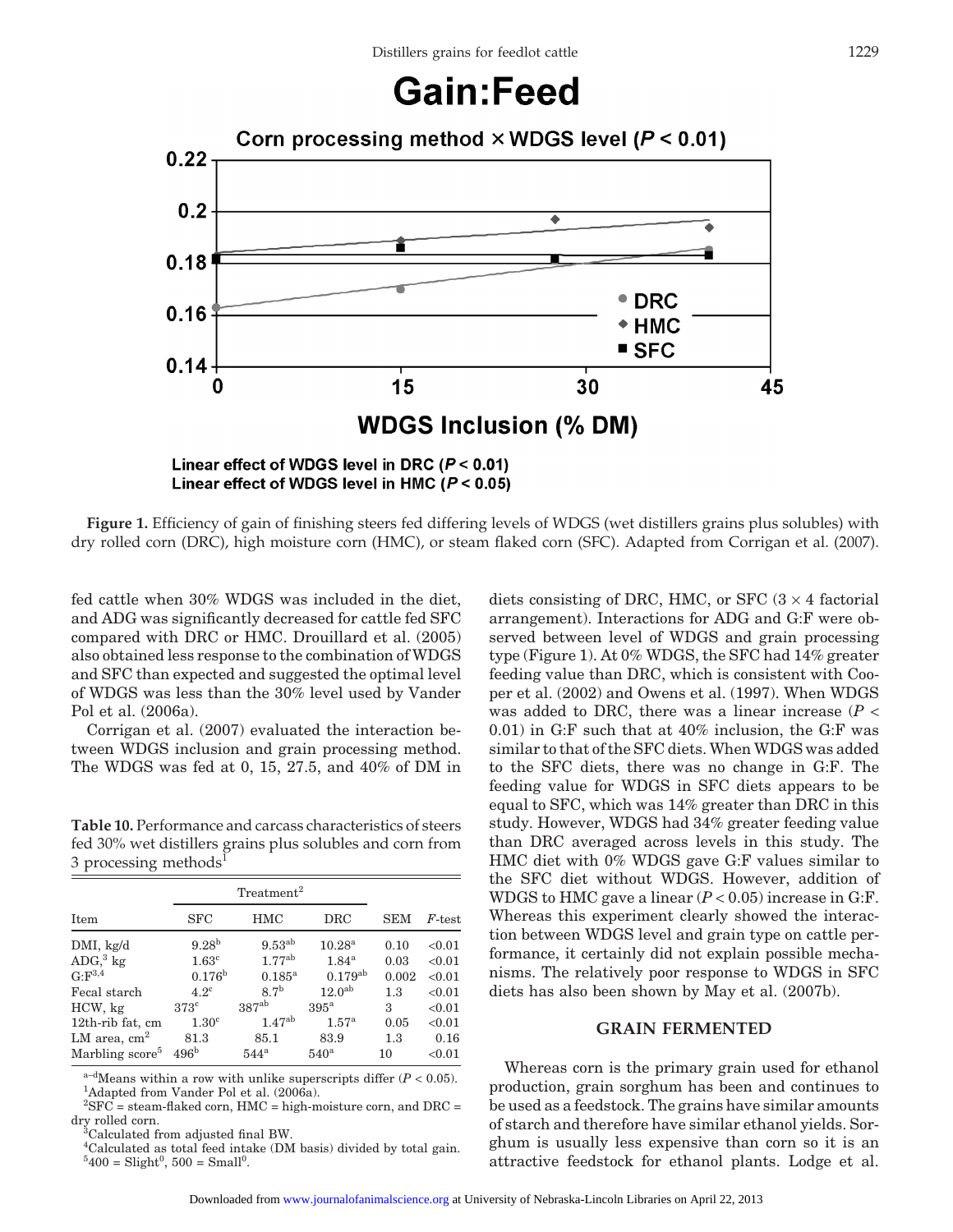(1997a) suggested that sorghum DGS had less feeding value than corn DGS. However, their comparison was somewhat indirect because it compared feeding values across rather than within studies. Al-Suwaiegh et al. (2002) made a direct comparison of sorghum and corn DGS made from the same ethanol plant. The 2 DGS were fed at 30% of the diet with DRC. Although the G:F was not different, it favored corn DGS by 3%, giving the corn 10% greater feeding value. Two additional experiments have been reported where sorghum DGS was compared with corn DGS. Levels of DGS fed were lower than those reported by Al-Suwaiegh et al. (2002), so the DGS was used primarily as a protein source. In addition, diets were based on SFC and the DGS were produced by different ethanol plants. Galyean and Vasconcelos (2007) reported statistically similar responses in G:F for sorghum and corn DGS (0.169 and 0.176, respectively), but the feeding value of the corn DGS was 40% greater than the sorghum DGS. Depenbusch et al. (2005) did not show a difference in G:F between sorghum and corn DGS (0.148 and 0.153, respectively), but the feeding value of corn DGS was 25% greater than sorghum DGS. Considering the 4 experiments reported, one would conclude sorghum DGS was equal to corn DGS based on nonsignificant differences. However, the corn DGS was superior numerically to sorghum DGS in all experiments, causing us to conclude that it is risky to conclude the 2 are equivalent in feeding value.

Whereas little or no wheat is used for ethanol production in the United States, some is used in Western Canada because of availability relative to corn. The DGS resulting from fermentation of wheat has more NDF and less fat than that made from corn, whereas the protein is more degradable (Mustafa et al., 2000). Wheat DGS can be an effective source of protein and energy for growing and finishing cattle (Ojowi et al., 1997) and does not affect eating quality of the resulting product (Shand et al., 1998).

#### *Conclusions*

Distillers grains plus solubles is an excellent protein source for feedlot cattle, but as supplies increase, a greater amount is being used as energy sources replacing grain (primarily corn) that instead is being used as a feedstock by ethanol plants. The meta-analyses demonstrate that DGS has greater feeding value than DRC, the feeding value is dependent upon level of inclusion, and WDGS has greater feeding value than DDGS. Further, low quality roughage can be used with WDGS and the WDGS seems to add palatability and conditioning to the feedlot diet. Finally, there appears to be an interaction between level of DGS in the diet and type of grain processing applied. As with many aspects of ruminant nutrition, it is difficult to explain all of the interacting factors. This provides a great opportunity for researchers and practicing nutritionists to conduct research to explain the interacting factors.

#### **LITERATURE CITED**

- Aines, G., T. Klopfenstein, and R. Stock. 1987. Distillers Grains. MP51, Nebraska Agric. Res. Div., Lincoln.
- Al-Suwaiegh, S., K. C. Fanning, R. J. Grant, C. T. Milton, and T. J. Klopfenstein. 2002. Utilization of distillers grains from the fermentation of sorghum or corn in diets for finishing beef and lactating dairy cattle. J. Anim. Sci. 80:1105–1111.
- Benson, C., K. Tjardes, and C. Wright. 2005. Effects of feeding varying concentrations of dry distillers grains with solubles to finishing steers on performance and odorant emissions. J. Anim. Sci. 83(Suppl. 1):247. (Abstr.)
- Benton, J. R., G. E. Erickson, T. J. Klopfenstein, K. J. VanderPol, and M. A. Greenquist. 2007. Effects of roughage source and level in finishing diets containing wet distillers grains on feedlot performance. J. Anim. Sci. 85(Suppl. 2):76. (Abstr.)
- Bremer, V. B., G. E. Erickson, T. J. Klopfenstein, M. L. Gibson, K. J. Vander Pol, and M. A. Greenquist. 2005. Feedlot performance of a new distillers byproduct (Dakota Bran) for finishing cattle. J. Anim. Sci. 83(Suppl. 1):125. (Abstr.)
- Bruning, C. L., and M. T. Yokoyama. 1988. Characteristics of live and killed brewer's yeast slurries and intoxication by intraruminal administration to cattle. J. Anim. Sci. 66:585–591.
- Buckner, C. D., G. E. Erickson, T. J. Klopfenstein, R. A. Stock, and K. J. Vander Pol. 2006. Effect of feeding a byproduct combination at two levels or byproduct alone in feedlot diets. J. Anim. Sci. 84(Suppl. 2):48. (Abstr.)
- Buckner, C. D., T. L. Mader, G. E. Erickson, S. L. Colgan, K. K. Karges, and M. L. Gibson. 2007. Optimum levels of dry distillers grains with solubles for finishing beef steers. Nebraska Beef Cattle Report. MP90:36–38.
- CAST. 2006. Convergence of agriculture and energy: Implications for research and policy. CAST Commentary: QTA 2006-3. http:// www.cast-science.org/websiteUploads/publicationPDFs/ QTA2006-3.pdf Accessed July 3, 2007.
- Cooper, R. J., C. T. Milton, T. J. Klopfenstein, and D. J. Jordon. 2002. Effect of corn processing on degradable intake protein requirement of finishing cattle. J. Anim. Sci. 80:242–247.
- Corrigan, M., G. Erickson, T. Klopfenstein, K. Vander Pol, M. Greenquist, and M. K. Luebbe. 2007. Effect of corn processing method and wet distillers grains inclusion level in finishing diets. J. Anim. Sci. 85(Suppl. 2):130.
- DeHaan, K., T. Klopfenstein, and R. Stock. 1983. Corn gluten feedprotein and energy source for ruminants. Nebraska Beef Cattle Report MP44:19–21.
- DeHaan, K. D., T. J. Klopfenstein, R. A. Stock, S. Abrams, and R. A. Britton. 1982. Wet distillers byproducts for growing ruminants. Nebraska Beef Cattle Report. MP43:33–35.
- Depenbusch, B. E., J. S. Drouillard, E. R. Loe, and M. E. Corrigan. 2005. Optimizing use of distiller's grains in finishing cattle diets. J. Anim. Sci. 83(Suppl. 1):325. (Abstr.)
- Drouillard, J., R. Daubert, E. Loe, B. Depenbusch, J. Sindt, M. Greenquist, and M. Corrigan. 2005. Wet sorghum distiller's grains with solubles in flaked corn finishing diets for heifers. J. Anim. Sci. 83(Suppl. 2):95. (Abstr.)
- Farlin, S. D. 1981. Wet distillers grains for finishing cattle. Anim. Nutr. Health 36:35–36.
- Farran, T. B., G. E. Erickson, T. J. Klopfenstein, C. N. Macken, and R. U. Lindquist. 2006. Wet corn gluten feed and alfalfa hay levels in dry-rolled corn finishing diets: Effects on finishing performance and feedlot nitrogen mass balance. J. Anim. Sci. 84:1205–1214.
- Firkins, J. L., L. L. Berger, and G. C. Fahey Jr. 1985. Evaluation of wet and dry distillers grains and wet and dry corn gluten feeds for ruminants. J. Anim. Sci. 60:847–860.
- Galyean, M. L., and J. T. Vasconcelos. 2007. University research updates: Texas Tech University Burnett Center. Proc. Plains Nutr. Counc. Spring Meet., San Antonio, TX. Texas A&M Ext. Publ. No. AREC 07-20.
- Garrigus, W. P., and E. S. Good. 1942. Distillery slop for beef cattle. Ky. Agric. Exp. Sta., Spec. Bull. 280.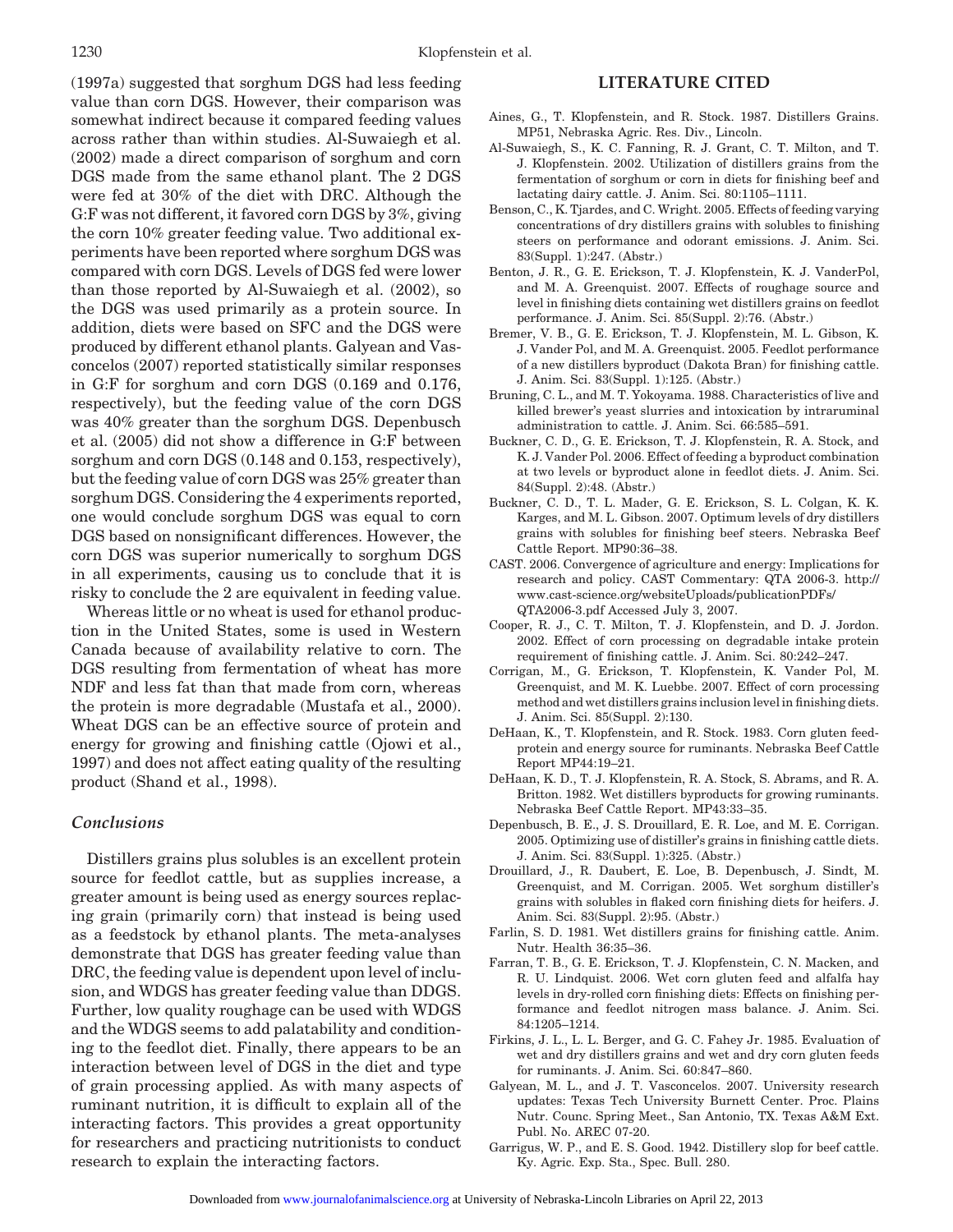- Ham, G. A., R. A. Stock, T. J. Klopfenstein, E. M. Larson, D. H. Shain, and R. P. Huffman. 1994. Wet corn distillers byproducts compared with dried corn distillers grains with solubles as a source of protein and energy for ruminant. J. Anim. Sci. 72:3246–3257.
- Henry, W. A. 1900. Dried distillery grains compared with oats. Feeds and Feeding 2nd ed. 421. Morrison Publishing Co., Ithaca, NY.
- Herold, D. W. 1999. Solvent extracted germ meal for ruminants. PhD Diss. University of Nebraska, Lincoln.
- Huntington, G. B., and S. L. Archibeque. 2000. Practical aspects of urea and ammonia metabolism in ruminants. Proc. Am. Soc. Anim. Sci. 1999. http://www.asas.org/symposia/proceedings/filename Accessed Oct. 29, 2007.
- Jenschke, B. E., J. M. James, K. J. Vander Pol, T. J. Klopfenstein, and C. R. Calkins. 2007. Wet distillers grains plus solubles do not increase liver-like off flavors in cooked beef from yearling steers. J. Muscle Foods 18:341–348.
- Klopfenstein, T., J. Waller, N. Merchen, and L. Petersen. 1978. Distillers grains as a naturally protected protein for ruminants. Distillers Feed Conference Proceedings 33:38–46.
- Krehbiel, C. R., R. A. Stock, D. W. Herold, D. H. Shain, G. A. Ham, and J. E. Carulla. 1995. Feeding wet corn gluten feed to reduce subacute acidosis in cattle. J. Anim. Sci. 73:2931–2939.
- Larson, E. M., R. A. Stock, T. J. Klopfenstein, M. H. Sindt, and R. P. Huffman. 1993. Feeding value of wet distillers byproducts for finishing ruminants. J. Anim. Sci. 71:2228–2236.
- Little, C. O., G. E. Mitchell Jr., and G. D. Potter. 1968. Nitrogen in the abomasums of weathers fed different protein sources. J. Anim. Sci. 27:1722–1726.
- Lodge, S. L., R. A. Stock, T. J. Klopfenstein, D. H. Shain, and D. W. Herold. 1997a. Evaluation of corn and sorghum distillers byproducts. J. Anim. Sci. 75:37–43.
- Lodge, S. L., R. A. Stock, T. J. Klopfenstein, D. H. Shain, and D. W. Herold. 1997b. Evaluation of wet distillers composite for finishing ruminants. J. Anim. Sci. 75:44–50.
- Lonergan, G. H., J. J. Wagner, D. H. Gould, F. B. Garry, and M. A. Thoren. 2001. Effects of water sulfate concentration on performance, water intake, and carcass characteristics of feedlot steers. J. Anim. Sci. 79:2941–2948.
- Luebbe, M. K., G. E. Erickson, T. J. Klopfenstein, and M. A. Greenquist. 2007. Effect of wet distillers grains level on feedlot cattle performance and nitrogen mass balance. J. Anim. Sci. 85(Suppl. 2):130. (Abstr.)
- Macken, C. N., G. E. Erickson, T. J. Klopfenstein, and R. A. Stock. 2006. Effects of corn processing method and protein concentration in finishing diets containing wet corn gluten feed on cattle performance. Prof. Anim. Sci. 22:14–22.
- May, M. L., M. L. Hands, M. J. Quinn, B. E. Depenbusch, J. O. Wallace, C. D. Reinhardt, and J. S. Drouillard. 2007a. Dry distiller's grains with solubles in steam-flaked or dry-rolled corn diets with reduced roughage levels. J. Anim. Sci. 85(Suppl. 1):411. (Abstr.)
- May, M. L., M. J. Quinn, J. J. Higgins, and J. S. Drouillard. 2007b. Wet distiller's grains with solubles in beef finishing diets with steam-flaked or dry-rolled corn. Page 99 in Proc. Plains Nutr. Counc. Spring Conf., San Antonio, Texas. Texas A&M Ext. Publ. No. AREC 07-20.
- McDonald, I. W. 1954. The extent of conversion of feed protein to microbial protein in the rumen of sheep. Biochem. J. 56:120–125.
- Morrison. 1939. Feeds and Feeding. 20th ed. Morrison Publishing Co., Ithaca, NY.
- Mustafa, A. F., J. J. McKinnon, M. W. Ingledew, and D. A. Christensen. 2000. The nutritive value for ruminants of thin stillage

and distillers' grains derived from wheat, rye, triticale and barley. J. Sci. Food Agric. 80:607–613.

- Ojowi, M. O., J. J. McKinnon, A. F. Mustafa, and D. A. Christensen. 1997. Evaluation of wheat-based wet distillers grains for feedlot cattle. Can. J. Anim. Sci. 77:447–454.
- Owens, F. N., D. S. Secrist, W. J. Hill, and D. R. Gill. 1997. The effect of grain source and grain processing on performance of feedlot cattle: A review. J. Anim. Sci. 75:868–878.
- Plascencia, A., G. D. Mendoza, C. Vásquez, and R. A. Zinn. 2003. Relationship between body weight and level of fat supplementation on fatty acid digestion in feedlot cattle. J. Anim. Sci. 81:2653–2659.
- Quicke, G. V., O. G. Bentley, H. W. Scott, R. R. Johnson, and A. L. Moxon. 1959. Digestibility of soybean hulls and flakes and the in vitro digestibility of the cellulose in various milling by-products. J. Dairy Sci. 42:185–186.
- Roeber, D. L., R. K. Gill, and A. DiCostanzo. 2005. Meat quality responses to feeding distiller's grains to finishing Holstein steers. J. Anim. Sci. 83:2455–2460.
- Sayer, K. M. 2004. Effects of corn bran and steep inclusion in finishing diets on cattle performance, nutrient mass balance, and diet digestibility. MS Thesis University of Nebraska, Lincoln.
- Shain, D. H., R. A. Stock, T. J. Klopfenstein, and D. W. Herold. 1999. The effect of forage source and particle size on finishing yearling steer performance and ruminal metabolism. J. Anim. Sci. 77:1082–1092.
- Shand, P. J., J. J. McKinnon, and D. A. Christensen. 1998. Eating quality of beef from animals fed wet brewers grains and wheatbased wet distillers' grains. Can. J. Anim. Sci. 78:143–146.
- Stock, R. A., J. M. Lewis, T. J. Klopfenstein, and C. T. Milton. 2000. Review of new information on the use of wet and dry milling feed by-products in feedlot diets. J. Anim. Sci. 78(E-Suppl.). http://www.asas.org/symposia/9899proc/0924.pdf Accessed July 3, 2007.
- Trenkle, A. H. 1996. Evaluation of wet distillers grains for finishing cattle. Beef Res. Rep., Iowa State Univ., Ames. AS632:75–80.
- Trenkle, A. 1997. Evaluation of wet distillers grains in finishing diets for yearling steers. Beef Research Rep. Iowa State Univ., Ames. AS637:93–96.
- Vander Pol, K. J., G. E. Erickson, M. A. Greenquist, T. J. Klopfenstein, and T. Robb. 2006a. Effect of corn processing in finishing diets containing wet distillers grains on feedlot performance and carcass characteristics of finishing steers. Nebraska Beef Cattle Report. MP84:48–50.
- Vander Pol, K. J., G. E. Erickson, T. J. Klopfenstein, M. A. Greenquist, and T. Robb. 2006b. Effect of dietary inclusion of wet distillers grains on feedlot performance of finishing catle and energy value relative to corn. Nebraska Beef Cattle Report. MP88-A:51–53.
- Vander Pol, K. J., M. K. Luebbe, G. I. Crawford, G. E. Erickson, and T. J. Klopfenstein. 2007. Digestibility, rumen metabolism and site of digestion for finishing diets containing wet distillers grains or corn oil. Nebraska Beef Cattle Report. MP90:39–42.
- Vasconcelos, J. T., and M. L. Galyean. 2007. Nutritional recommendations of feedlot consulting nutritionists: The 2007 Texas Tech University survey. J. Anim. Sci. 85:2772–2781.
- Zinn, R. A. 1989. Influence of level and source of dietary fat on its comparative feeding value in finishing diets for steers: Feedlot cattle growth and performance. J. Anim. Sci. 67:1029–1037.
- Zinn, R. A., S. K. Gulai, A. Plascencia, and J. Salinas. 2000. Influence of ruminal biohydrogenation on the feeding value of fat in finishing diets for feedlot cattle. J. Anim. Sci. 78:1738–1746.